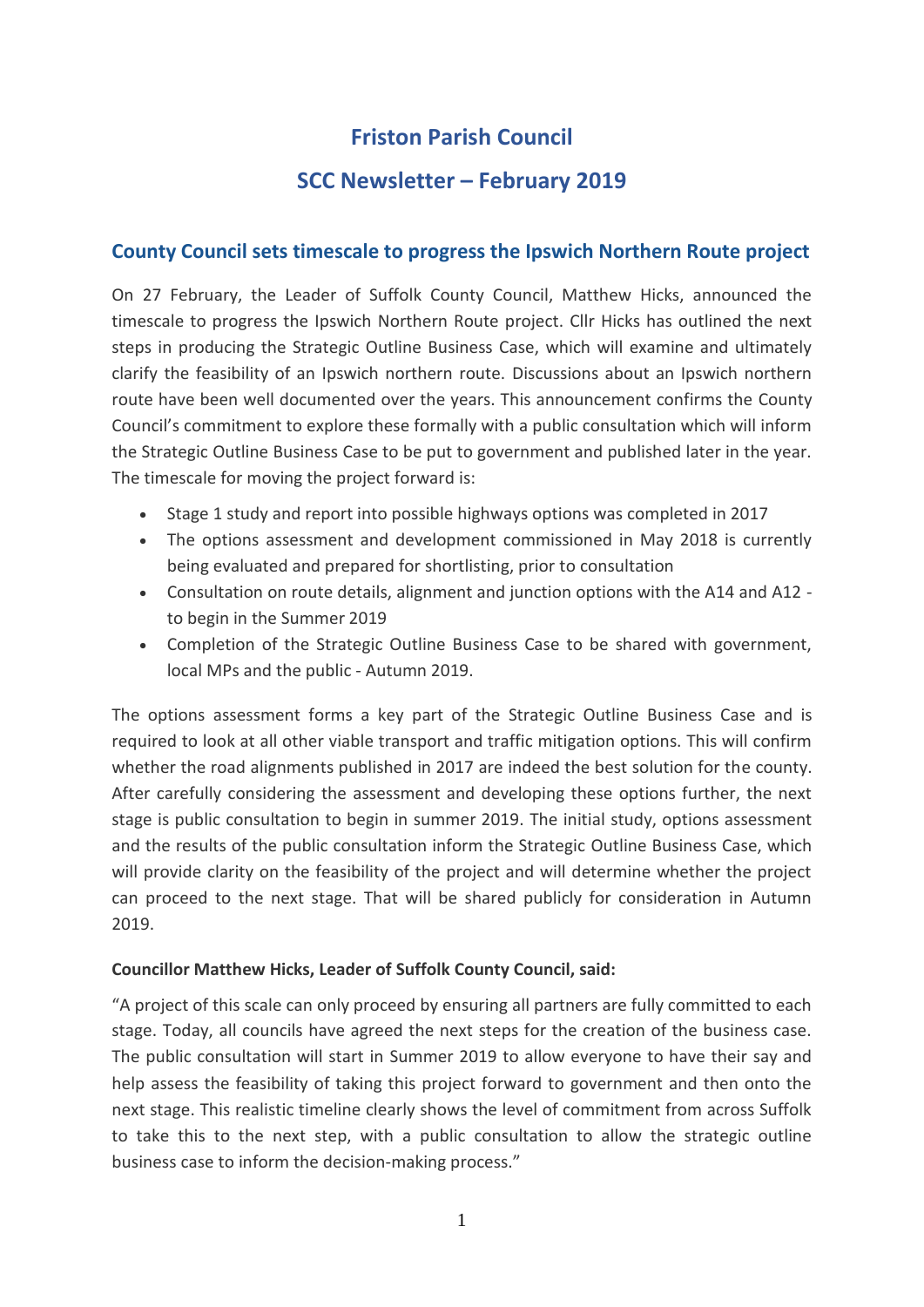The County Council is working with District and Borough Councils to develop the project.

## **Suffolk County Council 2019/20 Budget Approved**

On 14 February, Suffolk County Council concluded its budget setting process for this coming financial year (2019/2020). From 1 April 2019 to 31 March 2020, Suffolk County Council will spend almost £10 million a week across all its services following approval of this budget of £519.3 million. Over the period 2011-12 to 2018-19 the Council has made over £260 million of savings in response to reductions in funding from Central Government and increasing demand for services. For 2019/20 the Council has proposed a range of savings totalling around £13 million. These savings are required to help balance the budget - something that the Council must do by law. Recognising the unrelenting rise in demand and the complexity of support required by vulnerable children and adults in Suffolk, the Council are significantly increasing spending in these two top priority areas. The net budget for Adult and Community Services (ACS) will rise to £243m and the net budget for Health, Wellbeing and Children's Services (HWCS) will rise to £147m. This is an increase of just over £14 million for ACS and HWCS. ACS and HWCS will account for 75% of the total spend in 2019/2020 – three in every four pounds the Council spends. General council tax will rise by 2.99% this year. The Council are also applying the final 1% of the six per cent Social Care precept allowed over the years 2017/18 to 2019/20. The overall increase in council tax is one per cent less than for 2018/19. The four-year investment in surface-dressing our roads continues into its third year and the Council will treat 1,000 miles of Suffolk's roads by the end of 2020 as promised. The Council has also maintained Suffolk Fire and Rescue's budget and protected Suffolk's Library services. The Council is looking to maximise the financial contribution from its medium-term programmes, which focus on transforming how the Council delivers its services and works with other authorities and public sector partners. The Council's transformation programmes have saved over £12 million in 2018/19 and £12-£13 million of savings are planned for 2019/20.

#### **Suffolk County Council's Cabinet Member for Finance and Assets, Cllr Richard Smith, said:**

"There are no easy choices at this point. Every call we have to make on where to find savings is tough at this point, but we must balance the budget by law and it is right to focus our efforts on our highest priority areas to protect and support our most vulnerable residents.

"I accept that in order to protect these services that represent such a large part of our overall spend each year, we must find savings across the remaining service areas. This does mean that we are proposing a number of savings from the Council's highways budget and further staff reductions. This is the stark reality as we continue to experience significant financial challenges in the public sector."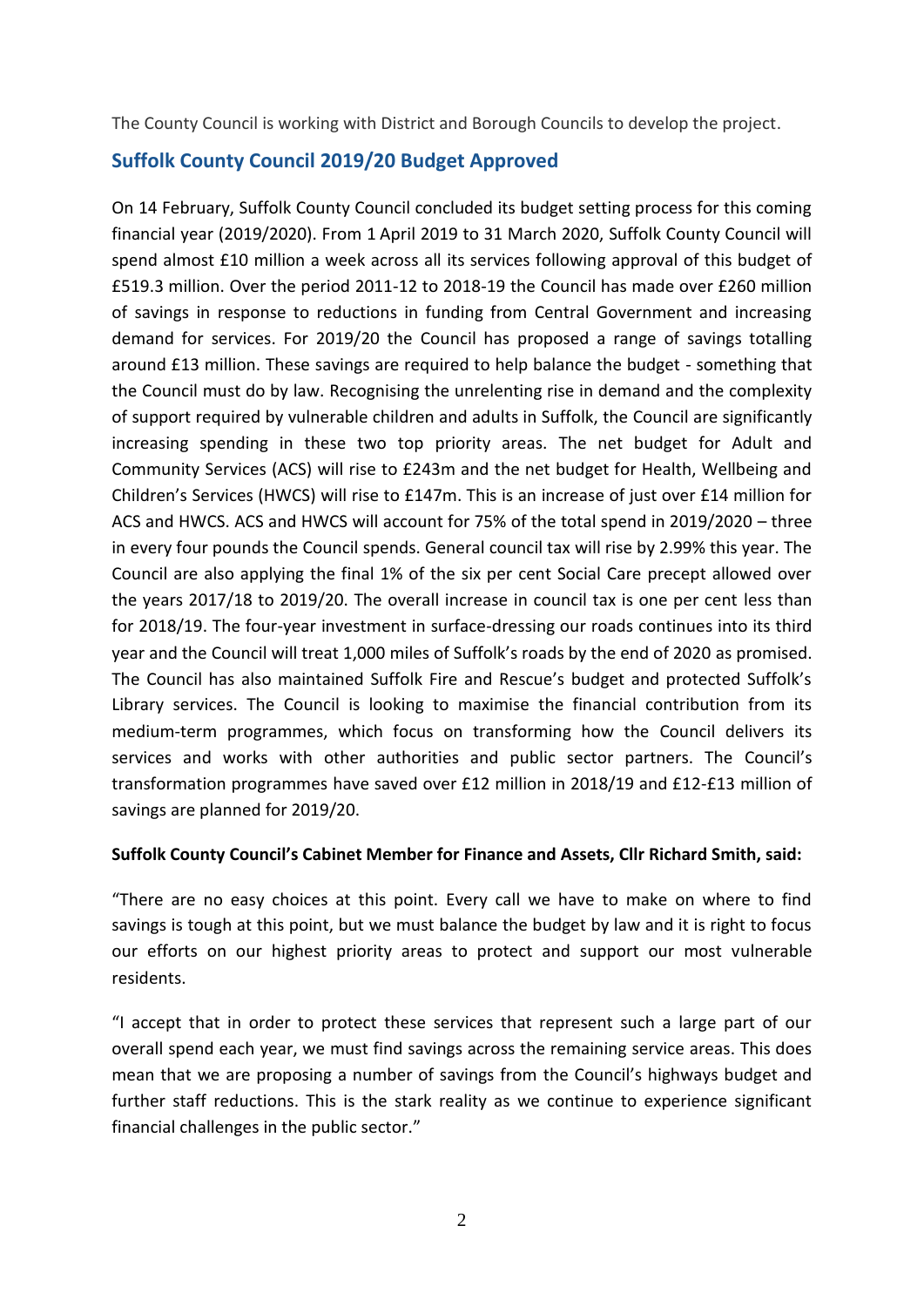## **Funding agreed for Citizens Advice in Suffolk**

On 11 February, it was reported that Citizens Advice in Suffolk will no longer see any difference in their funding for 2019/20. This is due to a collaboration between Suffolk County Council, NHS Ipswich and East Suffolk Clinical Commissioning Group and NHS West Suffolk Clinical Commissioning Group, Suffolk County Council proposes to reduce the funding given to Citizens Advice by 50% (£187k), in 2019/20. Under the joint agreement now in place with the CCGs, a total of £187k will be provided by NHS Ipswich and East Suffolk and NHS West Suffolk CCGs. So, funding for Citizens Advice in 2019/20 will remain the same as the previous year (£374k).

## **Doctor Ed Garratt, Chief Officer for Ipswich and East Suffolk CCG and West Suffolk CCG, said:**

"By working together with our colleagues at the Council, we have been able to identify future funding for Citizens Advice. This is a great example of Suffolk's authorities supporting each other to find solutions. We are delighted that we have been able to make this joint announcement before the Council approves its budget for this coming financial year, as all parties recognise the positive contributions made by our local Citizens Advice, including to the health and wellbeing of people across Suffolk."

The Council has continued to work with Citizens Advice representatives throughout this process, most recently carrying out a public consultation to understand the equality impacts there may be as a result of proposed funding changes, and how these might be mitigated. This consultation recognised that the Council has been supporting Citizens Advice to mitigate the funding reduction, whilst also facing its own financial constraints and increasing pressures to provide social care and many other services to vulnerable people.

## **Suffolk Family Information Service celebrates 20th anniversary**

In 1999, the Council launched an impartial information service to provide childcare advice to families. Suffolk Family Information Service specialises in helping parents find childcare and early education, and provides information, advice and assistance to families of children from birth to 20 years (25 for young people with a disability or special need). The Service also provides advice to Suffolk based childcare providers including day nurseries, childminders, pre-school playgroups and school-based childcare. Like many Family Information Services, service planning began in 1998 in response to the government's green paper 'Meeting the Childcare Challenge'. Originally most parents phoned a helpline for help to find childcare, now families search for childcare on the **[Suffolk InfoLink website](https://infolink.suffolk.gov.uk/kb5/suffolk/infolink/home.page)**. This is an online directory including a comprehensive list of Ofsted registered childcare and early education providers, and Local Offer information and services for children and young people with additional needs and disabilities.